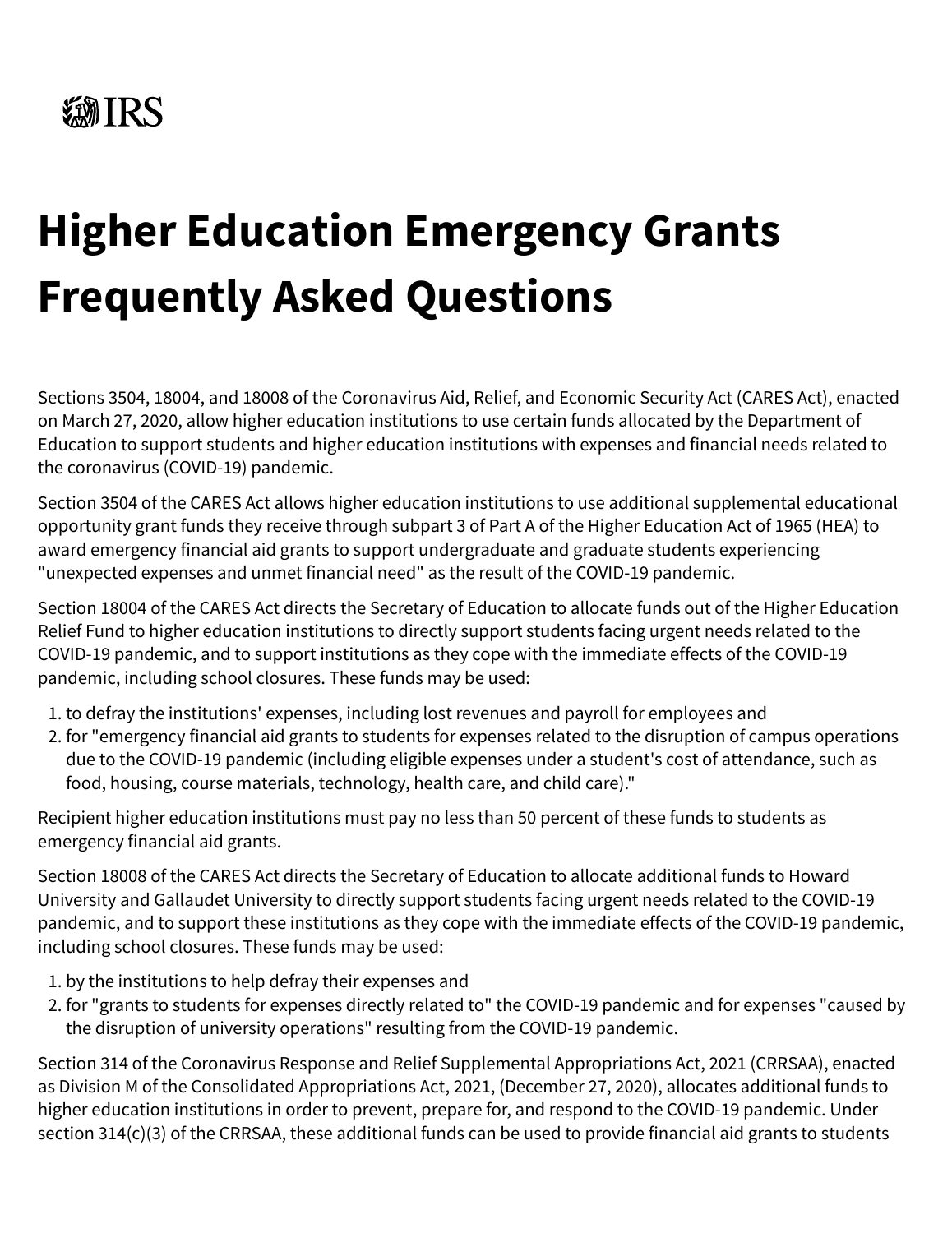which may be used for any component of their costs of attendance or for emergency costs that arise due to the COVID-19 pandemic, such as food, housing, health care (including mental health care), or child care. Recipient higher education institutions must pay no less than 50 percent of these funds to students as emergency financial aid grants.

Section 277 of the COVID-related Tax Relief Act (COVID Relief Act), enacted as Subtitle B of Title II of Division N of the Consolidated Appropriations Act, 2021, provides that a student does not include in gross income the emergency financial aid grants awarded to him or her under section 3504 or 18004 of the CARES Act, or any other financial aid grant from a Federal agency, State, Indian tribe, institution of higher education, or scholarshipgranting organization (including a tribal organization) for the purpose of providing financial relief to students enrolled at institutions of higher education in response to a qualifying emergency, as defined in section 3502(a) (4) of the CARES Act. Section 3502(a)(4) of the CARES Act defines a qualifying emergency as an event related to the COVID-19 pandemic. In addition, section 277 of the COVID Relief Act provides that for purposes of the Lifetime Learning Credit, American Opportunity Tax Credit, or the amount of a tuition and fees deduction, a student does not reduce an amount of qualified tuition and related expenses by the amount of an emergency financial aid grant.

Section 2003 of the American Rescue Plan Act of 2021 (ARP), enacted on March 11, 2021, allocates additional funds to higher education institutions through the HEA, discussed above. These funds may be used to provide financial aid grants to students for any component of their costs of attendance or for emergency costs that arise due to the COVID-19 pandemic, such as food, housing, health care (including mental health care), or child care. These financial aid grants to students are to be provided in accordance with section 314(c)(3) of the CRRSAA.

**Q1. I am a student who received an emergency financial aid grant under section 3504, 18004, or 18008 of the CARES Act for unexpected expenses, unmet financial need, or expenses related to the disruption of campus operations on account of the COVID-19 pandemic. Is this grant includible in my gross income? (updated May 18, 2021)**

**Q2. I am a student who received an emergency financial aid grant under section 314 of the CRRSAA or section 2003 of the ARP for a component of the cost of my attendance or for unexpected expenses, unmet financial need, or expenses related to the disruption of campus operations on account of the COVID-19 pandemic. Is this grant includible in my gross income? (added May 18, 2021)**

**Q3. I am a student who received an emergency financial aid grant from a Federal agency, State, Indian tribe, institution of higher education, or scholarship-granting organization (including a tribal organization) because of**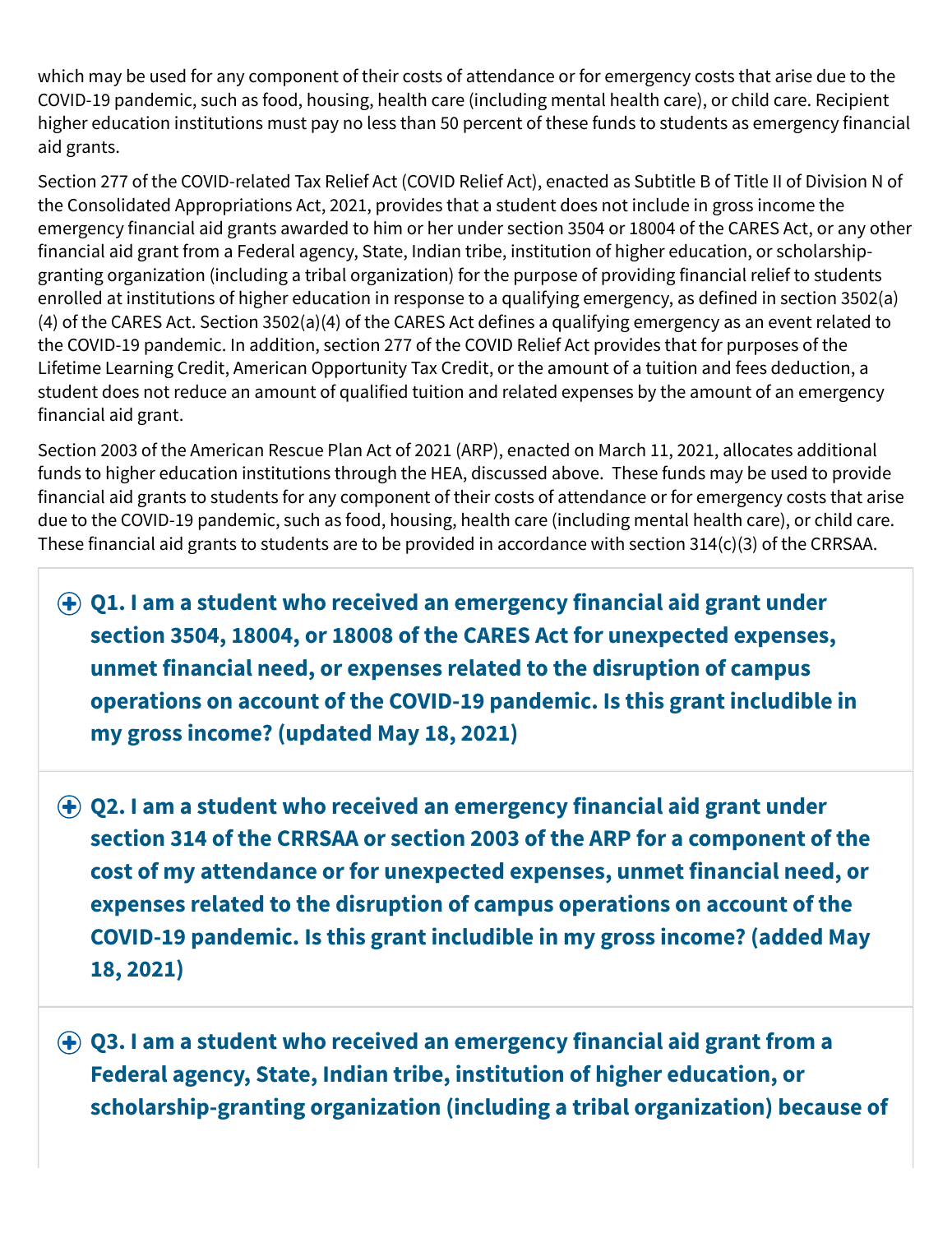**an event related to the COVID-19 pandemic. Is this grant includible in my gross income? (added updated May 18, 2021)**

- **Q4. I received an emergency financial aid grant as described in Q1, Q2 or Q3 above and used some of it to pay for course-related books, supplies, and equipment that are now required for online learning because my college or university campus is closed. The books, supplies, and equipment do not have to be purchased from my college or university. Can I claim a tuition and fees deduction for these expenses, or treat the cost of these items as a qualifying education expense for purposes of claiming the American Opportunity Credit or the Lifetime Learning Credit? (updated May 18, 2021)**
- **Q5. I received an emergency financial aid grant as described in Q1, Q2 or Q3 above and used some of it to pay for course-related books, supplies, and equipment that are now required for online learning because my college or university campus is closed. The books, supplies, and equipment must be purchased from my college or university. Can I claim a tuition and fees deduction for these expenses, or treat the cost of these items as a qualifying education expense for purposes of claiming the American Opportunity Credit and the Lifetime Learning Credit? (updated May 18, 2021)**
- **Q6. Do higher education institutions have any requirements under Internal Revenue Code section 6041 to report information on Form 1099-MISC for emergency financial aid grants awarded to students under section 3504, 18004, or 18008 of the CARES Act, or otherwise in response to the COVID-19 pandemic (including under other provisions of the CARES Act, section 314 of the COVID Relief Act, or section 2003 of the ARP)? (updated May 18, 2021)**
- **Q7. For tax year 2021, do higher education institutions have any requirements under Internal Revenue Code section 6050S to report information on Form 1098-T for emergency financial aid grants awarded to students under section 3504, 18004, or 18008 of the CARES Act, or otherwise in response to the**